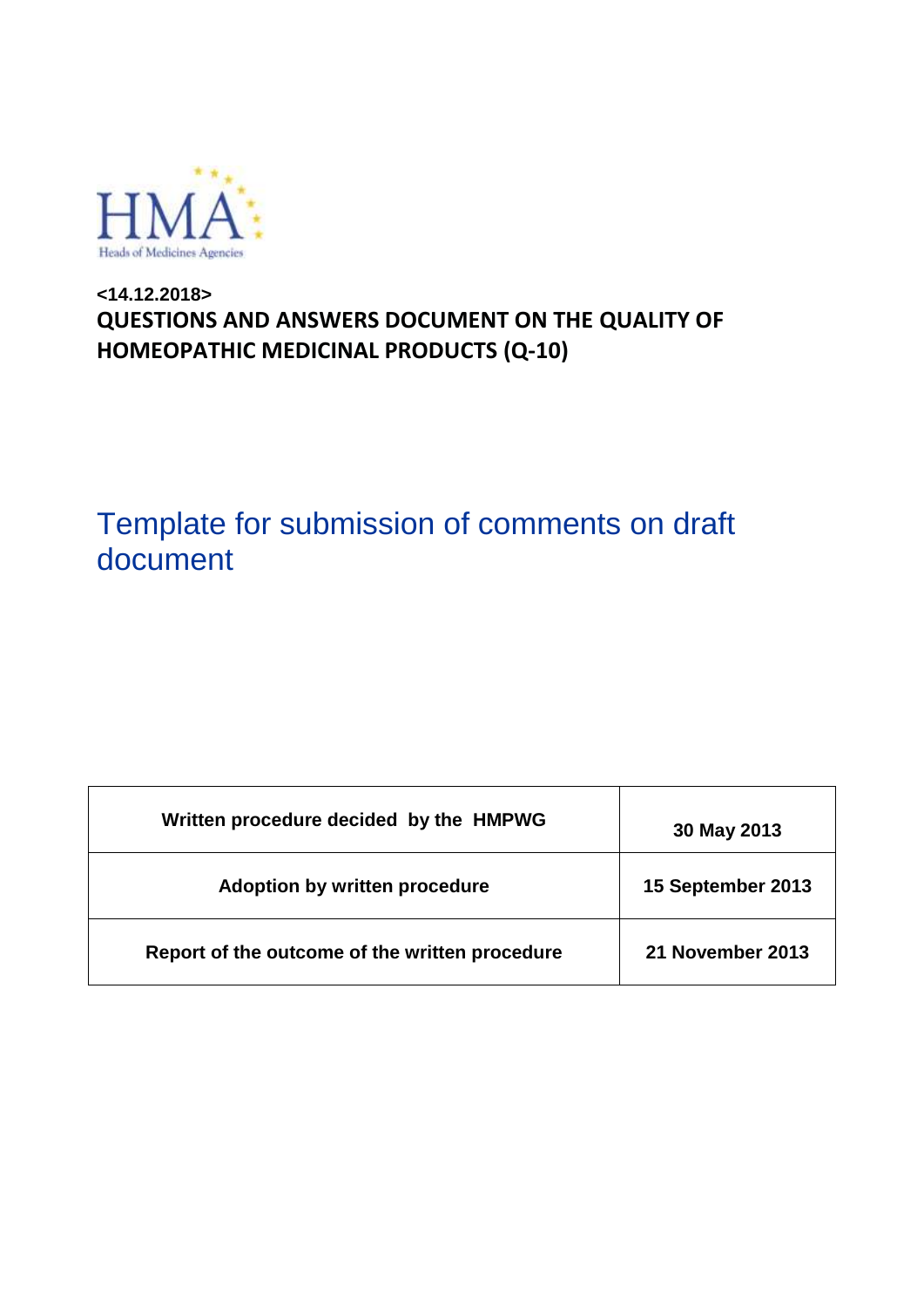## Submission of comments on draft document

#### **Table 1: Origin of comments**

## **QUESTIONS AND ANSWERS DOCUMENT ON THE QUALITY OF HOMEOPATHIC MEDICINAL PRODUCTS (Q-10) by Dec 2019**

| Organisation or individual                               | Contact details (e-mail address, telephone number, name<br>of contact person) |
|----------------------------------------------------------|-------------------------------------------------------------------------------|
| <b>ECHAMP</b><br>Rue Washington 38-40<br>B-1050 Brussels | amandine.oset@echamp.eu                                                       |

| Interested parties are invited to send                                                         |  |  |
|------------------------------------------------------------------------------------------------|--|--|
| comments together with a copy of the cited references.                                         |  |  |
| This will facilitate the assessment of comments, suggestions and corresponding justifications. |  |  |
| When the reference consists of a book chapter, the copy must include                           |  |  |
| the page of the book showing the year of publication.                                          |  |  |
| Comments without copies of the supporting literature will not be considered.                   |  |  |
| Comments should be sent electronically and in Word format (not pdf).                           |  |  |
| Comments and the identity of the sender will be made public                                    |  |  |
| unless a justified objection is received at the time of the submission.                        |  |  |
| Please submit comments on each document separately.                                            |  |  |
|                                                                                                |  |  |